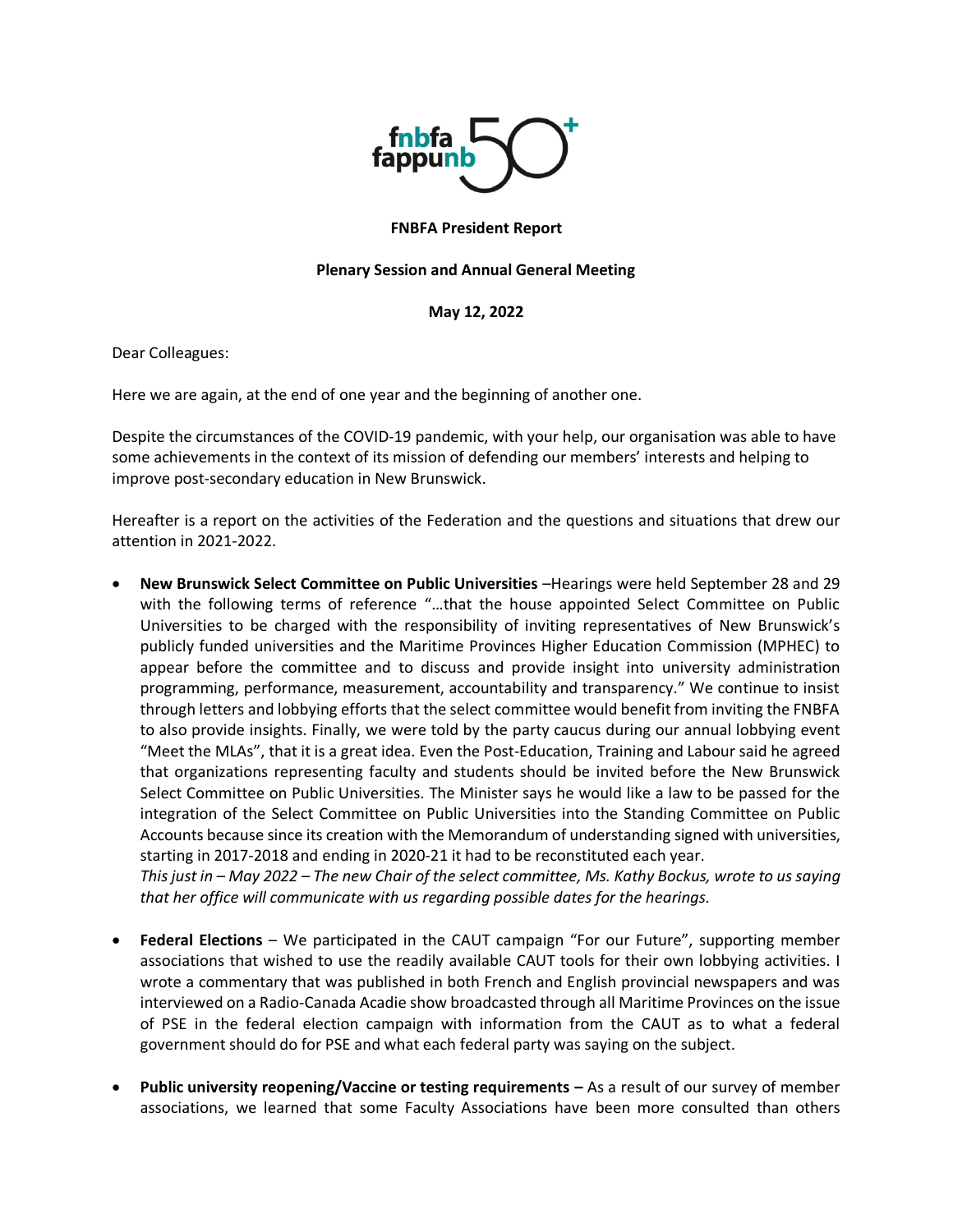regarding COVID management, some not at all. Various members also raised concerns about the lack of clarity in communications from their university administrations on instructions related to Covid management.

# • **Solidarity**

Atlantic Canada Council of Faculty Associations – The FNBFA hosted the Atlantic Canada Council of Faculty Associations (ACCFA) annual meeting that was held virtually June 9. It's an informal group that usually meet once a year with a provincial or a faculty association (where there are no provincial) each taking their turn in hosting. The CAUT Executive Director always graciously accepts our invitation to participate and to offer a national perspective on many topics that are discussed through participants' report on their activities since the previous meeting. Another meeting, hosted by the Association of Nova Scotia University Teachers (ANSUT) was held on December 13, 2021, and another one will take place June 24. We keep hoping that we can eventually meet in person when there is a fuller agenda of topics for an entire day and better opportunities to network.

Coalition for the Promotion of Public Post-secondary Education in New Brunswick – Acting on one of the recommendations of the May 15, 2020, AGM, we have undertaken soon thereafter multiple outreach efforts with various post-secondary education stakeholders in the province to form a coalition. We have written letters, commentaries and met with representatives of PETL. There haven't been any meetings in the current year, but we believe that mobilization would be possible as needed.

The NB local of the Canadian Union of Public Employees (CUPE NB) and the New Brunswick Nurses Union (NBNU) -- Letters of support were sent; expressions of solidarity were expressed through social media and members at member associations offered support on picket lines as these unions were rightfully demanding fair salary and working conditions.

New Brunswick Student Alliance (NBSA) Exchanges with the NBSA are useful for us to learn about the main concerns of students on our campuses and to understand their perspectives in relation to our many common lobbying topics. Such was the case on December 2, 2021, in the context of the NBSA's annual advocacy week. We easily found common ground with the student alliance's advocacy themes: accessibility for all whether students come from New Brunswick or elsewhere in Canada and in the world, as well as core funding for public universities that keeps up with the rate of inflation. Another meeting was held on March 18, as the NBSA ED, Wasiimah Joomun was ending her two-year mandate. She will, however, planned to remain in the Fredericton area until the end of April to ensure a smooth transition for the position's eventual new incumbent.

The [FNBFA Goals and Achievements](https://www.fnbfa.ca/goals-and-achievements/) In this context of the pandemic, the issues of mental health, equity, workplace climate and membership revitalization have been brought up in priorities.

With regard to mental health, contacts were made with CAUT to address the issue through a workshop. However, it was later brought to our attention that CAUT's current focus on mental health is students and counselling faculty. We will find an alternative way to address that important issue in the coming year.

The important issues of equity, workplace climate and membership revitalization will also be addressed during the coming year with the help of CAUT, when available.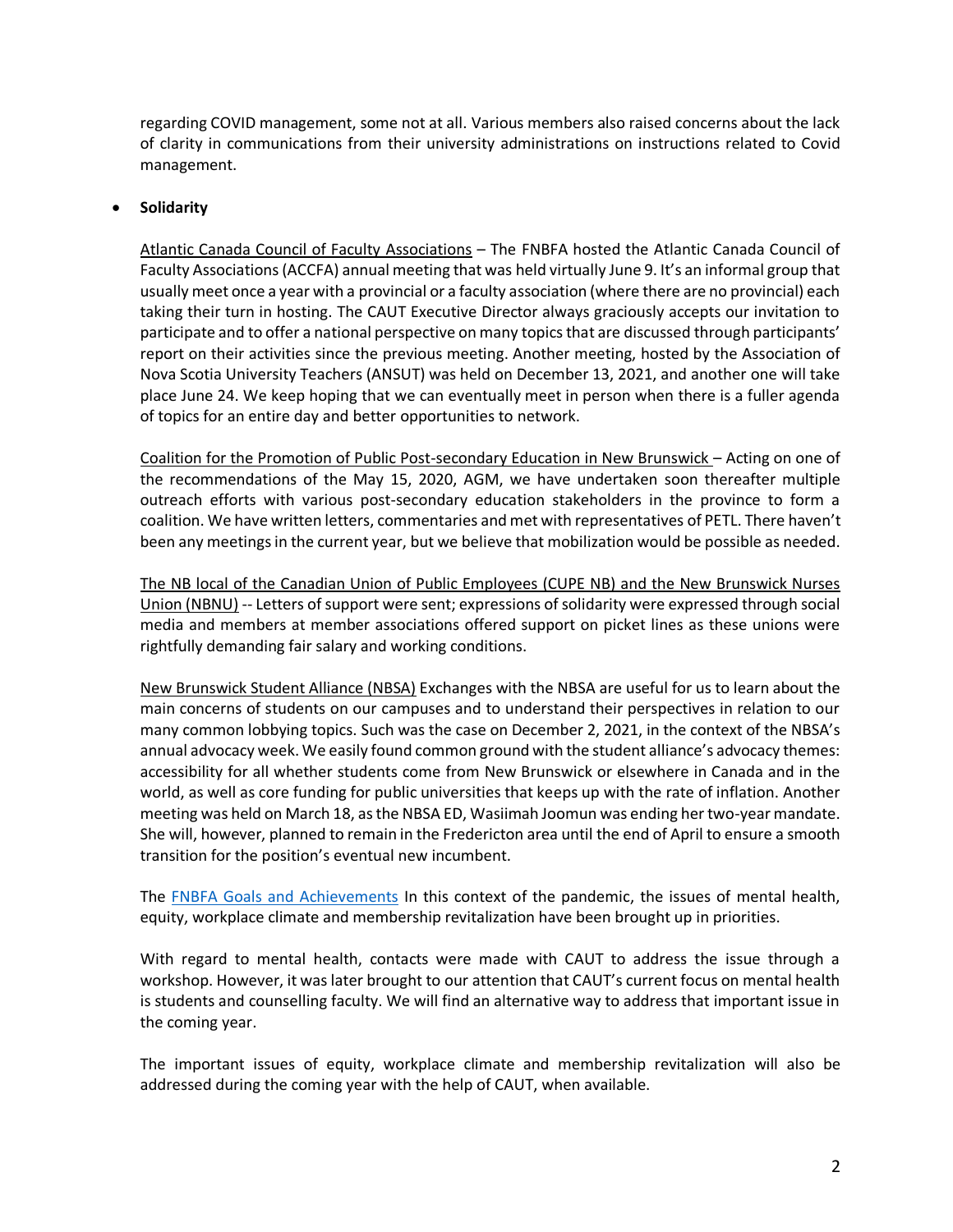### • **FNBFA's "Meet the MLAs" annual event**

It's an important opportunity for the FNBFA Board members and colleagues from their faculty association to discuss each year with members of the Legislative Assembly about issues related to New Brunswick post-secondary education and to get their perspective on the state of PSE, how to best improve the quality of post-secondary education and its accessibility for all whether they come from New Brunswick or elsewhere in the country and in the world.

This year, the FNBFA Board of directors decided at its November 20 meeting to try to hold the traditional annual "Meet the MLAs" event through virtual meetings with caucuses.

Most of the caucuses virtual meetings were held between January 26 and February 2, 2022. The Progressive-Conservative caucus cabinet declined our invitation, preferring to forward it to the Department of Post-Secondary Education, Training and Labour (PETL), with whom the federation already has opportunities to interact in other contexts. A meeting was nonetheless held with the Department's Minister and Deputy Minister on February 17, 2022.

Participants in this lobbying event had the opportunity to convey to many MLAs their serious concerns through meetings with caucuses. Chief among them are the chronic underfunding of New Brunswick public universities and the fact that New Brunswick ranks last nationally in the proportion of its population holding a university degree. We also made the point that the university is not a mill that produces employees for a specific job and that besides, there is no guarantee that a graduate will work in the chosen field of studies.

• **2022-2023 New Brunswick Pre-budget consultation** At the end of February 2022, [a letter](https://www.fnbfa.ca/wp-content/uploads/2022/02/lettre-FAPPUNB-fev-2022_consultation-prebudgetaire_prebudget-consultation-FNBFA-letter-Feb-2022.pdf) was sent to the New Brunswick Minister of Finance in the context of the 2022-2023 pre-budget public consultations. The letter stated the serious consequences of chronic underfunding of public universities and how the upcoming budget would be a great opportunity to resolutely reverse the negative trend of the recent decades and demonstrate our faith in well-educated youth to drive the growth and economic development of our province. We offered to meet the minister of Finance to discuss this further. [In his reply,](https://www.fnbfa.ca/wp-content/uploads/2022/04/Hector-Adegbidi-March-3-2022.pdf) the Minister of Finances basically thanked us for our thoughts and the budget didn't contain a clear indication that operational funds to public universities were increased. It is when revising this report that we find out, through social media and newspapers that the budget is increased for the next year by less than 1.5% and that 1% can be added as an incentive to increase enrolments, but the goal is not made public with the news.

## • **Upcoming Events**

**June 24 – ACCFA (Atlantic Canada Council of Faculty Associations)** The event is hosted this time by ANSUT.

## **Fall 2022** –

Working on member engagement, the FNBFA is in the planning stages, with the Canadian Association of University Teachers (CAUT), for a virtual webinar on the subject of demystifying the negotiations process. At this time, the tentative date is October 21, 2022, but it remains to be confirmed. Also being planned is a bilingual awareness campaign on social media that could be launched around the end of September 2022 in order to increase the visibility of the federation and its members with the New Brunswick anglophone and francophone population.